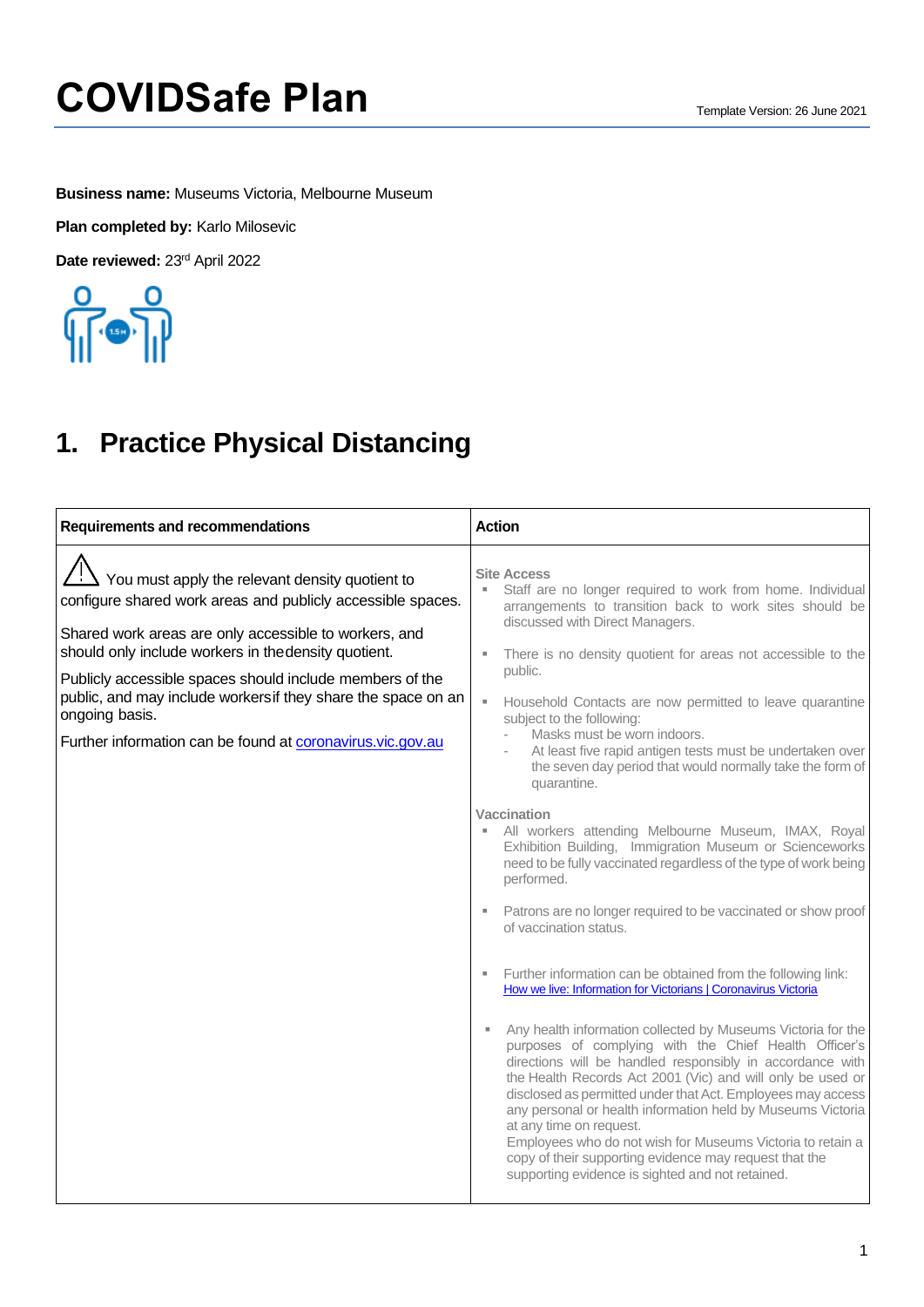| <b>Requirements and recommendations</b>                                                                                         | <b>Action</b>                                                                                                                                                                                                                                                                                                                       |
|---------------------------------------------------------------------------------------------------------------------------------|-------------------------------------------------------------------------------------------------------------------------------------------------------------------------------------------------------------------------------------------------------------------------------------------------------------------------------------|
|                                                                                                                                 | <b>Indoor Non-Seated Entertainment</b><br>Open with COVID Safe provisions in place. Indoor limit of<br>30,000.                                                                                                                                                                                                                      |
|                                                                                                                                 | <b>Indoor Seated Entertainment</b><br>Open with COVID Safe provisions in place. No density<br>quotient or capacity limit.                                                                                                                                                                                                           |
|                                                                                                                                 | <b>Outdoor Seated Entertainment</b><br>Open with COVID Safe provisions in place. No density<br>quotient or capacity limit.                                                                                                                                                                                                          |
|                                                                                                                                 | <b>Outdoor Non-seated Entertainment</b><br>Open with COVID Safe provisions in place. No density<br>quotient or capacity limit.<br>Note: additional requirements apply for outdoor events where<br>Ξ.<br>capacity is expected to exceed 30,000 (COVID Safe event<br>plan must be published online) – contact OHS team for<br>advice. |
|                                                                                                                                 | <b>Food &amp; Drink Facilities</b><br>Open with COVID Safe provisions in place. No density<br>quotient or capacity limit.                                                                                                                                                                                                           |
|                                                                                                                                 | Retail<br>Open with COVID Safe provisions in place. No density<br>quotient or capacity limit                                                                                                                                                                                                                                        |
|                                                                                                                                 | <b>Check in Marshals</b><br>Check in Marshals are no longer required.                                                                                                                                                                                                                                                               |
| Where possible within the workplace, aim for workers and                                                                        | General                                                                                                                                                                                                                                                                                                                             |
| visitors to maintain physical distancing of 1.5 metres. This can<br>be done by:                                                 | Egress points have been managed to minimise the build up of<br>people entering and exiting the workplace.                                                                                                                                                                                                                           |
| Displaying signs to show patron limits at the entrance of<br>enclosed areas where density quotients apply for your<br>workplace | Floor markers have been used where practical to provide<br>ш<br>minimum distance guides.                                                                                                                                                                                                                                            |
| You may also consider:                                                                                                          | Deliveries can continue as normal with COVID safe practices<br>н.<br>in place.                                                                                                                                                                                                                                                      |
| Minimising the build-up of people waiting to enter and exit the<br>workplace.                                                   |                                                                                                                                                                                                                                                                                                                                     |
| Using floor markings to provide minimum physical distancing<br>guides.                                                          |                                                                                                                                                                                                                                                                                                                                     |
| Reviewing delivery protocols to limit contact between delivery<br>drivers and workers                                           |                                                                                                                                                                                                                                                                                                                                     |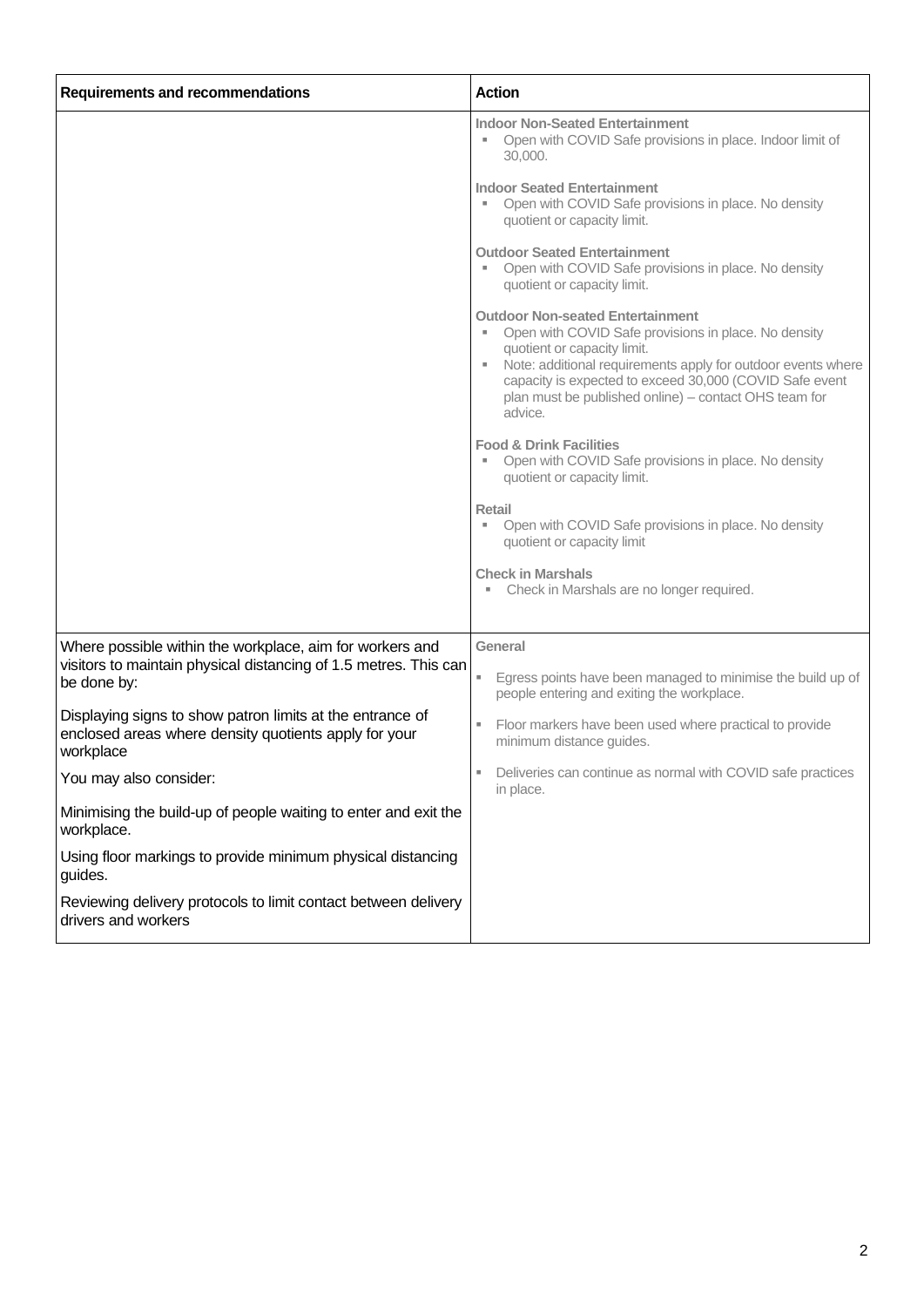| <b>Requirements and recommendations</b>                                                                                                                       | <b>Action</b>                                                                                                                                                                                                                                                                                                                                                                                                                          |
|---------------------------------------------------------------------------------------------------------------------------------------------------------------|----------------------------------------------------------------------------------------------------------------------------------------------------------------------------------------------------------------------------------------------------------------------------------------------------------------------------------------------------------------------------------------------------------------------------------------|
| You should provide training to workers on physical distancing<br>expectations while working and socialising. This should                                      | Training for workers relating to physical distancing has been<br>provided in the following ways:                                                                                                                                                                                                                                                                                                                                       |
| include:<br>Informing workers to follow current public health directions                                                                                      | Variety of guidance material on the COVID-19 tab of<br>Musenet.                                                                                                                                                                                                                                                                                                                                                                        |
| when carpooling. This can be found at coronavirus.vic.gov.au                                                                                                  | COVID specific inductions programs.<br>$\overline{\phantom{a}}$                                                                                                                                                                                                                                                                                                                                                                        |
|                                                                                                                                                               | Ongoing communications.                                                                                                                                                                                                                                                                                                                                                                                                                |
|                                                                                                                                                               | Signage                                                                                                                                                                                                                                                                                                                                                                                                                                |
|                                                                                                                                                               | Employees should minimise carpooling where possible.                                                                                                                                                                                                                                                                                                                                                                                   |
|                                                                                                                                                               | If traveling in a car with another person you should sit in<br>the back seat in order to maintain physical distancing<br>and both wear a fitted face mask in the car unless you<br>have a lawful exemption.<br>Increase ventilation in the vehicle by opening windows<br>wherever possible. Avoid having the air conditioning on<br>recirculate.<br>High touch surfaces in the vehicle should be cleaned<br>and disinfected regularly. |
|                                                                                                                                                               | Further information can be obtained from: Managing coronavirus<br>(COVID-19) exposure risks: Travelling in vehicles - WorkSafe                                                                                                                                                                                                                                                                                                         |
| You may be required to reduce the number of workers or the<br>number of members of the public at your work premises in<br>accordance with current directions. | Staff are no longer required to work from home. Individual<br>arrangements to transition back to work sites should be<br>discussed with Direct Managers.<br>There is no density quotient of for areas not accessible to the<br>ш<br>public.                                                                                                                                                                                            |
|                                                                                                                                                               |                                                                                                                                                                                                                                                                                                                                                                                                                                        |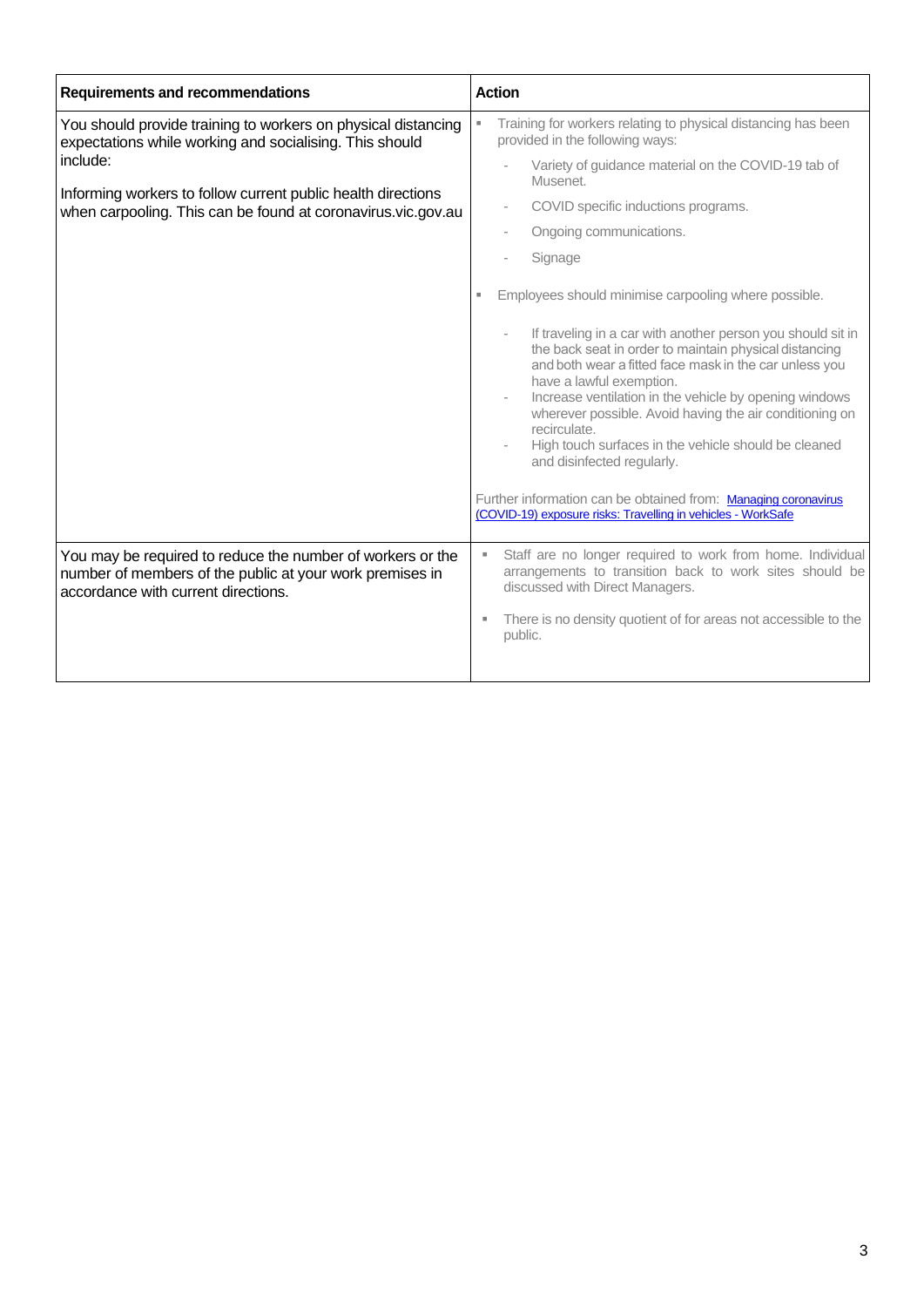

### **2. Wear a face mask**

| <b>Requirements and recommendations</b>                                                                                                                                                                                        | <b>Action</b>                                                                                                                                                                                  |
|--------------------------------------------------------------------------------------------------------------------------------------------------------------------------------------------------------------------------------|------------------------------------------------------------------------------------------------------------------------------------------------------------------------------------------------|
| You must ensure all workers adhere to current face                                                                                                                                                                             | The wearing of face coverings is no longer required (subject to<br>the following dot point).                                                                                                   |
| mask requirements, as outlined at<br>coronavirus.vic.gov.au/face-masks                                                                                                                                                         | The wearing of masks is required within indoor settings for<br>٠<br>household contacts who leave quarantine.                                                                                   |
|                                                                                                                                                                                                                                | The wearing of masks is strongly recommended where<br>physical distancing cannot be maintained.                                                                                                |
|                                                                                                                                                                                                                                | Disposable surgical masks are available from the first aid room<br>on the Ground floor adjacent to the administration desk. Bulk<br>supplies are on hand and quantities are checked regularly. |
|                                                                                                                                                                                                                                | N95 masks are available where required.<br>п                                                                                                                                                   |
|                                                                                                                                                                                                                                | Further information relating to face coverings is available via<br>the link to the left.                                                                                                       |
|                                                                                                                                                                                                                                |                                                                                                                                                                                                |
| You should provide training, instruction and guidance on how<br>to correctly fit, use and dispose of PPE.                                                                                                                      | Fit instructions for both surgical and N95 masks are available<br>on the intranet in the form of videos, data sheets and other<br>quidance.                                                    |
| You should inform workers that reusable face masks should<br>be washed each day after use. However, if during the day<br>the face mask is visibly dirty or wet, it needs to be replaced<br>with a clean face mask immediately. |                                                                                                                                                                                                |

| Adhere to additional face mask requirements. | N/A |
|----------------------------------------------|-----|
|                                              |     |
|                                              |     |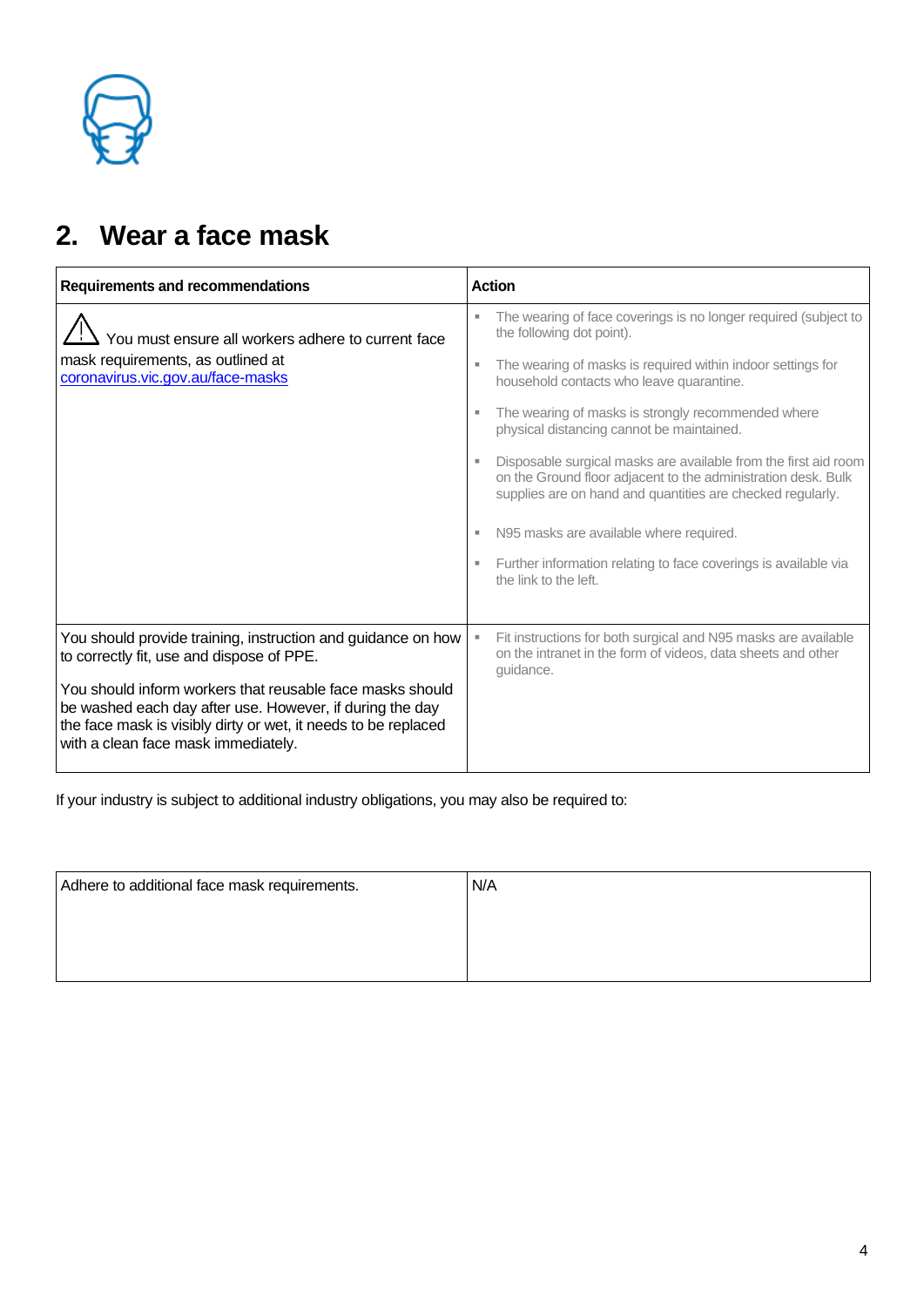

## **3. Practise good hygiene**

| <b>Requirements and recommendations</b>                                                                                                                                        | <b>Action</b>                                                                                                                                                                                                                                                        |
|--------------------------------------------------------------------------------------------------------------------------------------------------------------------------------|----------------------------------------------------------------------------------------------------------------------------------------------------------------------------------------------------------------------------------------------------------------------|
| You must take all reasonable steps to frequently and<br>regularly clean and disinfect shared spaces, including high-<br>touch communal items such as doorknobs and telephones. | High touch interactives can be used subject to COVID safe<br>practices and increased cleaning regimes. Continue to<br>consider modifications such as the use of disposable loose<br>objects, increasing cleaning of objects or redesign to minimise<br>touch points. |
| You should:<br>Clean high-touch surfaces with appropriate cleaning products,                                                                                                   | Hot desks can be used in line with COVID Safe practices:<br>refer to Hot Desking Infographic on the COVID-19 tab of<br>Museuent.                                                                                                                                     |
| including detergent and disinfectant.                                                                                                                                          | Staff are encouraged to use their own cutlery and crockery.                                                                                                                                                                                                          |
| Replace high-touch communal items with hygienic<br>alternatives, for example single-use or contactless options,                                                                | Cleaning is undertaken multiple times across each day, and<br>more frequently in shared or communal spaces.                                                                                                                                                          |
| where possible to do so.<br>Clean between shifts.                                                                                                                              | Products such as detergent and/or disinfectant are used for<br>cleaning.                                                                                                                                                                                             |
|                                                                                                                                                                                | Continue to minimise the sharing of tools, plant and<br>equipment.                                                                                                                                                                                                   |
| You should display a cleaning log in shared spaces.                                                                                                                            | Cleaning logs are kept but are not displayed in shared<br>spaces (no longer a requirement).                                                                                                                                                                          |
| You should make soap and hand sanitiser available for all<br>workers and customers throughout the worksite and                                                                 | Soap and sanitiser are readily available for all workers and<br>visitors.                                                                                                                                                                                            |
| encourage regular handwashing.                                                                                                                                                 | Signage is in place across the site encouraging hand<br>۸<br>washing and hygiene.                                                                                                                                                                                    |

| Ensure all areas where workers are working are cleaned at | All areas area cleaned at least daily. |
|-----------------------------------------------------------|----------------------------------------|
| least daily.                                              | ٠                                      |
| Adhere to additional hygiene training requirements.       | N/A                                    |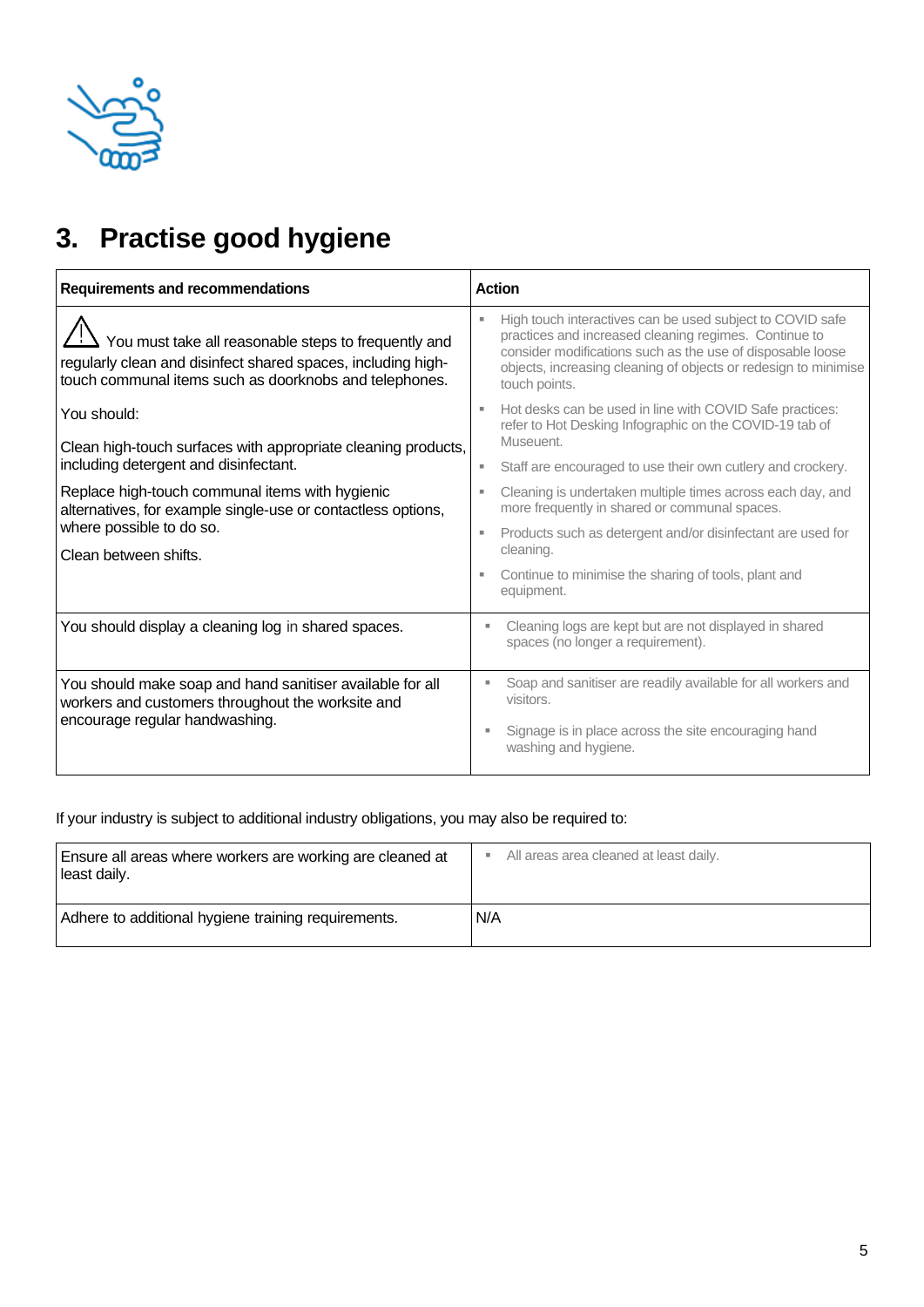## **4. Keep records and act quickly if workers become unwell**

| <b>Requirements and recommendations</b>                                                                                                                                                                                                                                                                                                                                                                                                                                                                                                                                                                                                                                                                                                                                                                                                                                                          | <b>Action</b>                                                                                                                                                                                                                                                                                                                                                                                                                                                                                                                                                                                                                                                                                                                                                                                                                                                                                                                                                                                                                                                                                                                                                                                                                                                                                                                                                                                                                                                                                                                                                                                                                                                                                                                                                                            |
|--------------------------------------------------------------------------------------------------------------------------------------------------------------------------------------------------------------------------------------------------------------------------------------------------------------------------------------------------------------------------------------------------------------------------------------------------------------------------------------------------------------------------------------------------------------------------------------------------------------------------------------------------------------------------------------------------------------------------------------------------------------------------------------------------------------------------------------------------------------------------------------------------|------------------------------------------------------------------------------------------------------------------------------------------------------------------------------------------------------------------------------------------------------------------------------------------------------------------------------------------------------------------------------------------------------------------------------------------------------------------------------------------------------------------------------------------------------------------------------------------------------------------------------------------------------------------------------------------------------------------------------------------------------------------------------------------------------------------------------------------------------------------------------------------------------------------------------------------------------------------------------------------------------------------------------------------------------------------------------------------------------------------------------------------------------------------------------------------------------------------------------------------------------------------------------------------------------------------------------------------------------------------------------------------------------------------------------------------------------------------------------------------------------------------------------------------------------------------------------------------------------------------------------------------------------------------------------------------------------------------------------------------------------------------------------------------|
| You must support workers to get tested and stay home<br>even if they only have mild symptoms.                                                                                                                                                                                                                                                                                                                                                                                                                                                                                                                                                                                                                                                                                                                                                                                                    | Details on what leave arrangements (financial support) are<br>available to staff while they awaiting the results of COVID-19<br>tests or are self-isolating because they have tested positive<br>for coronavirus (COVID-19). Guidance is available on the<br>COVID-19 tab on Musenet and refer to the Leave Guidance<br>Materials section.<br>Communication requesting staff to stay home if unwell exists<br>on multiple levels.                                                                                                                                                                                                                                                                                                                                                                                                                                                                                                                                                                                                                                                                                                                                                                                                                                                                                                                                                                                                                                                                                                                                                                                                                                                                                                                                                        |
| $\frac{11}{12}$ You must develop a business contingency plan to<br>manage any outbreaks. This includes:<br>Having a plan to respond to a worker being notified they are a<br>positive case or a close contact while at work.<br>Having a plan in place to clean the worksite (or part) in the<br>event of a positive case.<br>Having a plan to contact the Department of Health and notify<br>the actions taken, provide a copy of the risk assessment<br>conducted and contact details of any close contacts.<br>Having a plan to immediately notify WorkSafe Victoria on 13<br>23 60 if you have identified a person with COVID-19 at your<br>workplace.<br>Having a plan in the event that you have been instructed to<br>close by the Department of Health.<br>Having a plan to re-open your workplace once agreed by<br>Department of Health and notify workers they can return to<br>work. | " The business continuity plan has been updated to consider the<br>potential impacts of an outbreak and closure of the workplace.<br>" The business continuity plan is supported by:<br>The Pandemic Emergency Management Plan.<br>The Pandemic Working Group (when required but not<br>$\overline{\phantom{a}}$<br>currently).<br>The Business Continuity Response Team overseen by<br>the Chief Operating Officer.<br>Responding to Suspected of Confirmed Cases of COVID-19<br>provides guidance specific to identifying and notifying close<br>contacts.<br>" The Museums Victoria Guidance Responding to Suspected or<br>Confirmed Cases of COVID-19 outlines steps to be taken<br>where a deep clean or decontamination is required.<br>An agreement is in place with cleaning contractor Menzies<br>Group to undertake deep cleaning and/or decontamination<br>when required.<br>" Preparation to assist with contact tracing exists through the<br>following:<br>There are nominated contact points for reporting<br>suspected or confirmed cases of COVID-19 (Karlo<br>Milosevic and Andrew Puhanic).<br>A COVID-19 specific reporting protocol: Responding to<br>Suspected or Confirmed Cases of COVID-19.<br>The swipe access system records staff entry and<br>movement within the premises.<br>The names and contact details of contractors or visitors<br>entering the site are recorded. DELETE<br>• The MV Business Continuity Plan allows for closure and is<br>supported by the Business Continuity Response Team which<br>meets regularly.<br>A strategy for the effective and safe reopening of the workplace<br>has been overseen by the following bodies within Museums<br>Victoria:<br>Pandemic Working Group.<br><b>Business Continuity Response Team DELETE</b> |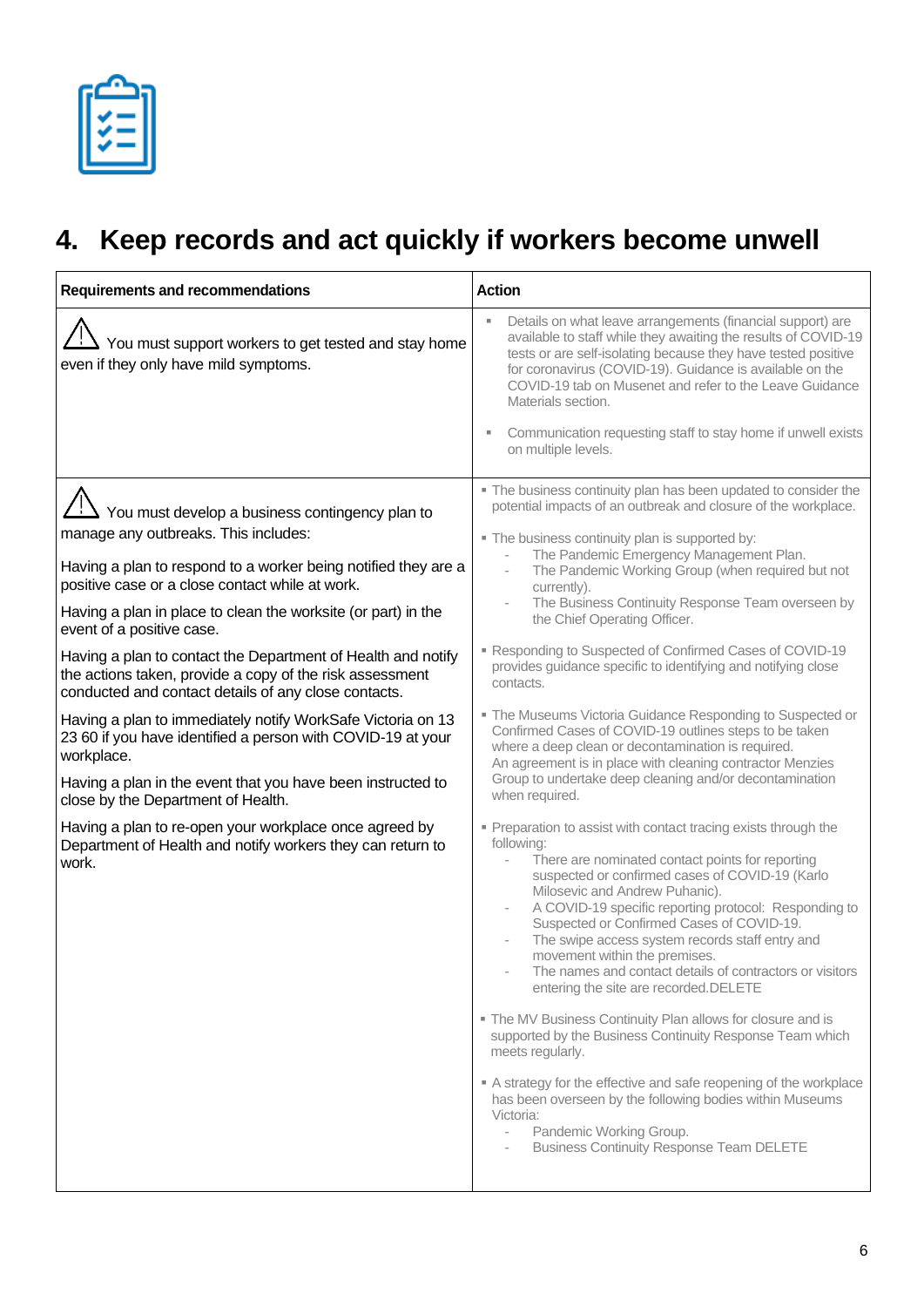| <b>Requirements and recommendations</b>                                                                                                                                                                                                                                                                  | <b>Action</b>                               |
|----------------------------------------------------------------------------------------------------------------------------------------------------------------------------------------------------------------------------------------------------------------------------------------------------------|---------------------------------------------|
| $\angle$ : $\angle$ Every Victorian business (with some limited<br>exceptions) must use the Victorian Government QR Code<br>Service to check-in their workers, customers and visitors. For<br>more information see<br>https://www.coronavirus.vic.gov.au/about-victorian-<br>government-gr-code-service. | The Services Victoria App is in use. DELETE |



# **5. Avoid interactions in enclosed spaces**

| <b>Requirements and recommendations</b>                                                                                                                                                                                                                                                                                                                                                             | <b>Action</b>                                                                                                                                                                                                                                                                                                                                                                                                                                                                                                                                                                                                                                          |
|-----------------------------------------------------------------------------------------------------------------------------------------------------------------------------------------------------------------------------------------------------------------------------------------------------------------------------------------------------------------------------------------------------|--------------------------------------------------------------------------------------------------------------------------------------------------------------------------------------------------------------------------------------------------------------------------------------------------------------------------------------------------------------------------------------------------------------------------------------------------------------------------------------------------------------------------------------------------------------------------------------------------------------------------------------------------------|
| You should reduce the amount of time workers are spending<br>in enclosed spaces. This could include:<br>Enabling working in outdoor environments.<br>Moving as much activity outside as possible, including<br>serving customers, meetings, tearooms, lunchbreaks and<br>locker rooms.<br>Enhancing airflow by opening windows and doors.<br>Optimising fresh air flow in air conditioning systems. | Where practical, consider working outdoors if possible.<br>Е<br>The design of Melbourne Museum does not incorporate<br>٠<br>external windows.<br>The air conditioning system is set to maintain airflow<br>٠<br>constantly. In addition:<br>The air conditioning system is regularly inspected and<br>÷<br>maintained. The system has a combination of pleat and<br>HEPA filtration through all spaces.<br>Humidity of 50% +/- 10% maintained throughout building.<br>Temperature of $21C + 4c$ maintained throughout<br>building.<br>Workers are encouraged to open internal doors or use fans<br>E<br>and blowers to increase air flow if necessary. |
|                                                                                                                                                                                                                                                                                                                                                                                                     |                                                                                                                                                                                                                                                                                                                                                                                                                                                                                                                                                                                                                                                        |

| Ask workers to declare in writing before each shift that they<br>are free of symptoms, have not been in contact with a<br>confirmed case and have not been directed to quarantine or<br>isolate. | IN/A |
|--------------------------------------------------------------------------------------------------------------------------------------------------------------------------------------------------|------|
|--------------------------------------------------------------------------------------------------------------------------------------------------------------------------------------------------|------|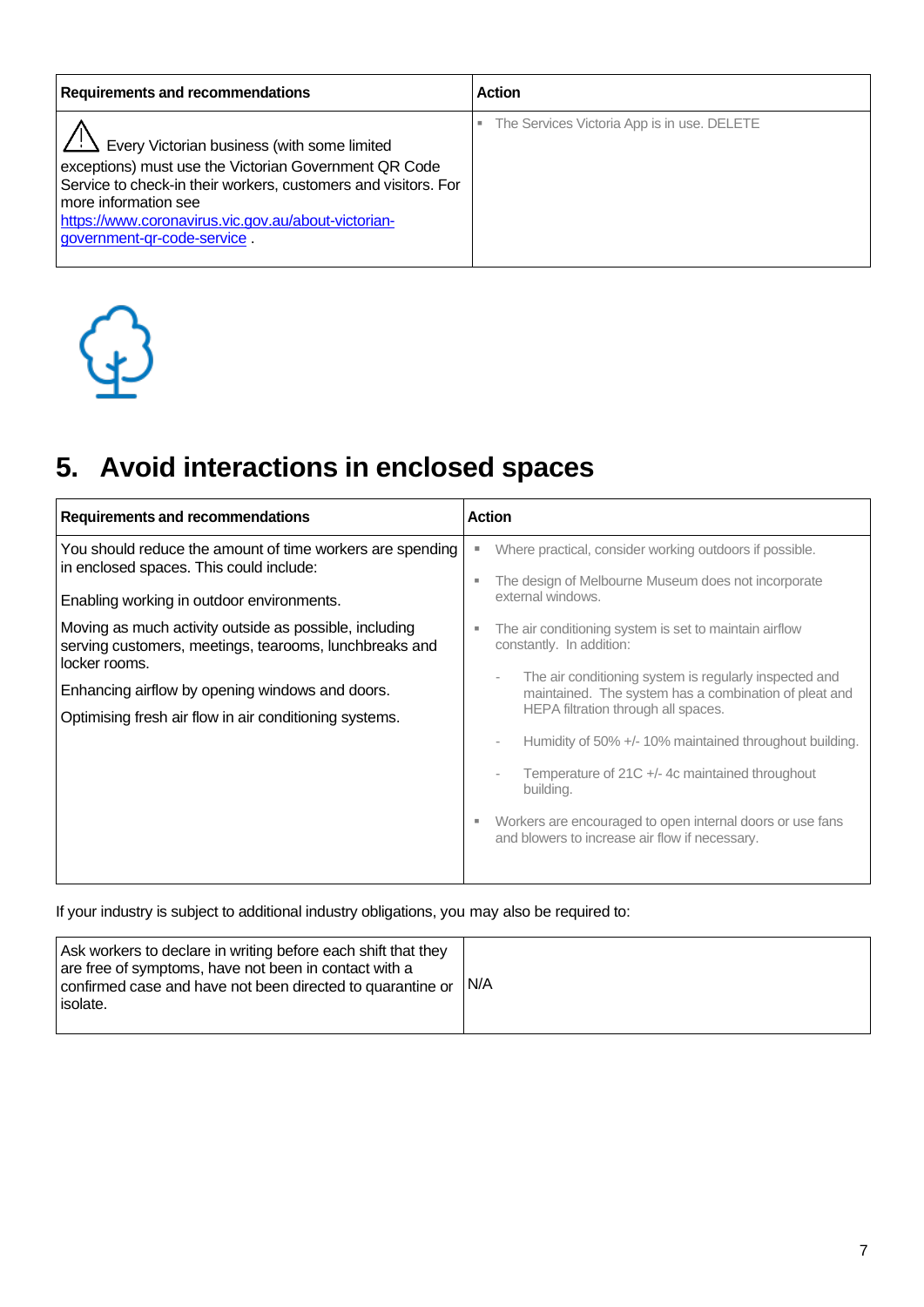

### **6. Create workforce bubbles**

| <b>Requirements and recommendations</b>                       | <b>Action</b>                                                 |
|---------------------------------------------------------------|---------------------------------------------------------------|
| You should consider keeping groups of workers rostered on     | There are currently no restrictions associated with staff and |
| the same shifts at a single worksite and avoid any overlap of | ٠                                                             |
| workers during shift changes where it is practical to do so.  | shift work.                                                   |

| Limit or cease the number of workers working across<br>multiple work sites where reasonably practical.                                     | There are no restrictions associated with working across<br>multiple sites.                                                                                                                                                                                                                                                                                                                                                                                                                                                                                                                                                                                                                                                                                                                                                                                                                                                                                                               |
|--------------------------------------------------------------------------------------------------------------------------------------------|-------------------------------------------------------------------------------------------------------------------------------------------------------------------------------------------------------------------------------------------------------------------------------------------------------------------------------------------------------------------------------------------------------------------------------------------------------------------------------------------------------------------------------------------------------------------------------------------------------------------------------------------------------------------------------------------------------------------------------------------------------------------------------------------------------------------------------------------------------------------------------------------------------------------------------------------------------------------------------------------|
| Maintain records of all workers who have disclosed that they<br>are working for different employers across more than one<br>work premises. | N/A                                                                                                                                                                                                                                                                                                                                                                                                                                                                                                                                                                                                                                                                                                                                                                                                                                                                                                                                                                                       |
| <b>Workforce Bubbles</b>                                                                                                                   | A Workforce Bubble is "a defined limitation to the area in which<br>employees work or to the scope of tasks they might perform as<br>part of their work".<br>Whilst workplace bubbles are no longer a strict requirement<br>staff are encouraged to maintain bubble practices wherever<br>they are able to. The following should be considered when<br>maintaining bubble practices:<br>Reduce unnecessary travel beyond your normal work<br>environment. Reduce unnecessary physical<br>interaction with other teams or departments.<br>Consider alternatives to physical interaction such as<br>other means of communication (eg: phone, video<br>conferencing, email etc).<br>Try to limit the use of lunchrooms and amenities to<br>those closest to your usual work location.<br>Try to limit use of equipment (eg: printers, scanners,<br>tools) to that located closest to their own work areas.<br>A Workplace Bubble Infographic is available on the COVID-19<br>tab of Musenet. |